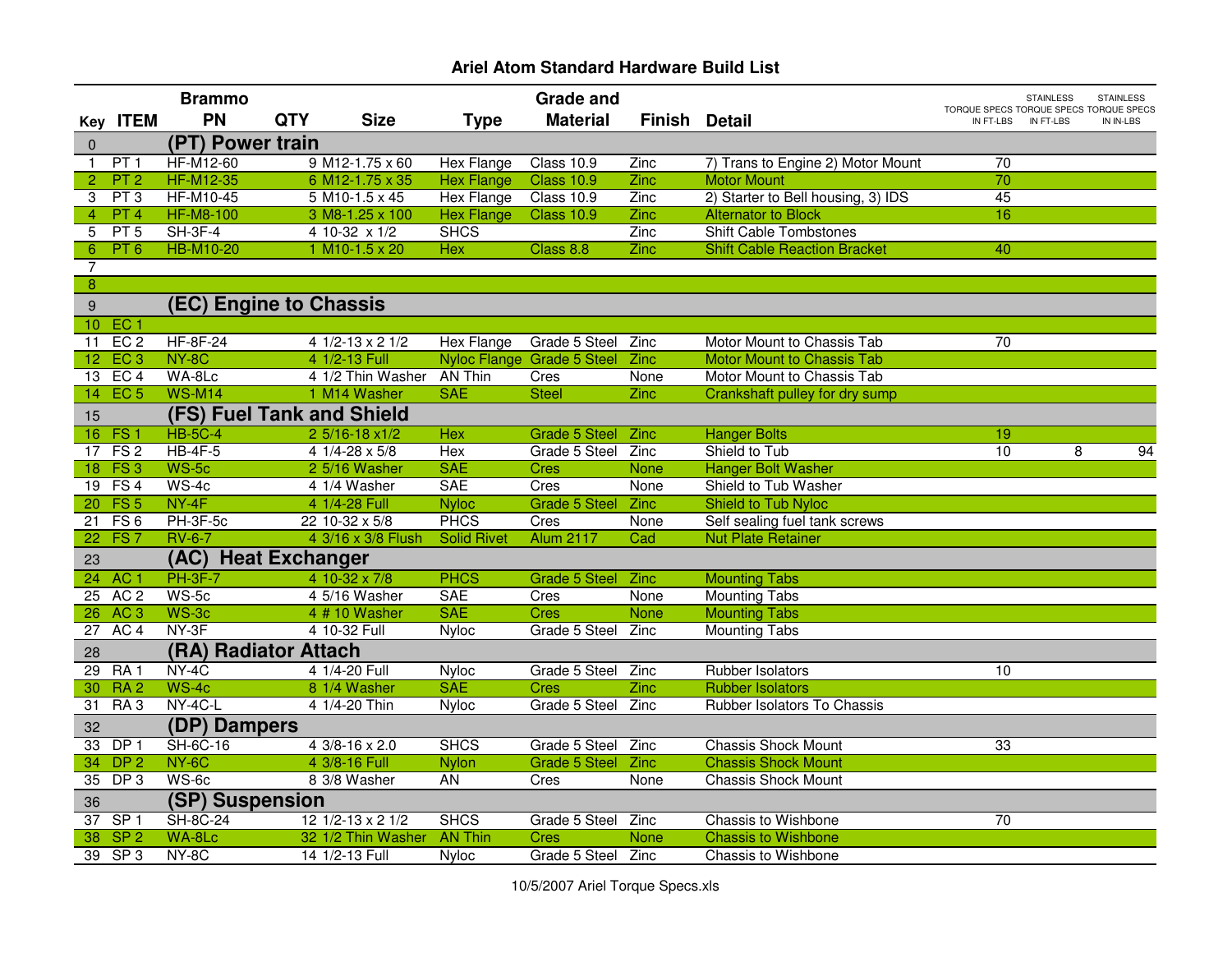| 40 SP 4              |                  | <b>SH-8C-22</b>               | $21/2-13 \times 21/4$                        | <b>SHCS</b>                 | Grade 5 Steel Zinc                |             | <b>Chassis to Wishbone Frt Lower</b>                            | 70              |                                         |     |
|----------------------|------------------|-------------------------------|----------------------------------------------|-----------------------------|-----------------------------------|-------------|-----------------------------------------------------------------|-----------------|-----------------------------------------|-----|
| 41                   | SP <sub>5</sub>  | <b>HB-8C-24</b>               | $21/2-13 \times 21/2$                        | Hex                         | Grade 5 Steel                     | Zinc        | Chassis to Wishbone Rack Local.                                 | $\overline{70}$ |                                         |     |
| 42 <sup>7</sup>      | SP <sub>6</sub>  | NY-8CL                        | 2 1/2-13 Thin                                | <b>Nyloc</b>                | <b>Grade 5 Steel</b>              | <b>Zinc</b> | <b>Chassis to Wishbone Frt Lower</b>                            |                 |                                         |     |
| 43 SP 7              |                  | NT-10FL                       | 6 5/8-18 Thin LH                             | Nut LH                      | Grade 5 Steel Zinc                |             | Rod End to Thimble Check Nut                                    | 50              |                                         |     |
| 44 SP 8              |                  | <b>Brammo Mfg</b>             | 6 7/8-18 Thin                                | <b>Nut</b>                  | <b>Grade 5 Steel</b>              | <b>Zinc</b> | <b>Thimble Check Nut</b>                                        | 50              |                                         |     |
| 45 SP 9              |                  | AN6-14A                       | $43/8 - 24 \times 11/2$                      | AN Hex                      | Steel                             | Cad         | Wish Bone to Pushrod                                            | 33              | $\overline{22}$                         | 259 |
| 46 SP 10             |                  | $NY-6F$                       | 4 3/8-24 Full                                | <b>Nyloc</b>                | Grade 5 Steel Zinc                |             | <b>Wish Bone to Pushrod</b>                                     |                 |                                         |     |
| 47                   | SP <sub>11</sub> | $WA-6c$                       | 4 3/8 Washer                                 | <b>AN</b>                   | Cres                              | None        | Wish Bone to Pushrod                                            |                 |                                         |     |
| 48                   |                  | (BC) Bellcrank                |                                              |                             |                                   |             |                                                                 |                 |                                         |     |
| 49 BC 1              |                  | $HB-4F-5$                     | $41/4 - 28 \times 5/8$                       | Hex                         | Grade 5 Steel                     | Zinc        | Retaining Cap to Pin                                            | 10              |                                         |     |
| 50 BC 2              |                  | $WS-4c$                       | 4 1/4 Washer                                 | <b>SAE</b>                  | <b>Cres</b>                       | <b>None</b> | <b>Retaining Cap to Pin</b>                                     |                 |                                         |     |
| 51                   | BC <sub>3</sub>  | AN6-14A                       | 8 3/8-24 x 1 1/2                             | AN Hex                      | Steel                             | Cad         | <b>Bellcrank to Pushrod</b>                                     | 33              | 22                                      | 259 |
| 52                   | BC <sub>4</sub>  | NY-6F                         | 8 3/8-24 Full                                | <b>Nyloc</b>                | <b>Grade 5 Steel</b>              | <b>Zinc</b> | <b>Bellcrank to Pushrod</b>                                     |                 |                                         |     |
| 53                   | BC <sub>5</sub>  | WA-6c                         | 16 3/8 Washer                                | AN                          | Cres                              | None        | <b>Bellcrank to Pushrod</b>                                     |                 |                                         |     |
| 54                   | BC <sub>6</sub>  | SP-6-10-2c                    | 8 3/8 x 5/8 x .125                           | Spacer                      | <b>Cres</b>                       | <b>None</b> | <b>Bellcrank to Pushrod</b>                                     |                 |                                         |     |
| 55                   |                  | (PR) Push Rods                |                                              |                             |                                   |             |                                                                 |                 |                                         |     |
| 56 PR 1              |                  | NH-6FL                        | 4 3/8-24 Thin                                | <b>Nut</b>                  | <b>Grade 5 Steel</b>              | Zinc        | <b>Rod End Check Nut</b>                                        | 25              |                                         |     |
| 57                   | PR <sub>2</sub>  | NH-6FL (LH)                   | 4 3/8-24 Thin LH                             | Nut LH                      | Grade 5 Steel Zinc                |             | Rod End Check Nut (left hand)                                   | 25              |                                         |     |
| 58                   |                  | <b>(TR) Steering Tie Rods</b> |                                              |                             |                                   |             |                                                                 |                 |                                         |     |
| 59                   | TR <sub>1</sub>  | NH-6FL                        | 2 3/8-24 Thin                                | Nut                         | Grade 5 Steel Zinc                |             | Rod End Check Nut                                               | 25              |                                         |     |
| 60                   | TR <sub>2</sub>  | NH-6FL (LH)                   | 2 3/8-24 Thin LH                             | Nut LH                      | Grade 5 Steel Zinc                |             | Rod End Check Nut (left hand)                                   | 25              |                                         |     |
|                      |                  | (UP) Uprights                 |                                              |                             |                                   |             |                                                                 |                 |                                         |     |
| 61                   |                  |                               |                                              |                             |                                   |             |                                                                 |                 |                                         |     |
| 62 UP 1              |                  |                               |                                              | Hex                         |                                   |             |                                                                 |                 |                                         |     |
| 63 UP 2              |                  | <b>HB-10F-34</b><br>$WS-10c$  | 2 5/8-18 x 3 1/2<br>2 5/8 Washer             | <b>SAE</b>                  | Cres                              | None        | Grade 8 Steel Ultra Coat Frt Spindle Retaining Bolt             |                 | 180 use this spec for<br>rear axle also |     |
| 64                   | UP3              | <b>NY-10F</b>                 |                                              | <b>Nyloc</b>                | Grade 8 Steel                     | <b>Zinc</b> | Frt Spindle Retaining Bolt<br><b>Frt Spindle Retaining Bolt</b> |                 |                                         |     |
| 65 UP 4              |                  | AN6-13A                       | 2 5/8-18 Full<br>2 3/8-24 x 1 3/8            | AN Hex                      | Steel                             | Cad         | Frt Lower Ball Joint to Upright                                 | 33              | $\overline{22}$                         | 259 |
| 66 UP 5              |                  | NY-6F                         | 4 3/8-24 Full                                | <b>Nyloc</b>                | Grade 5 Steel Zinc                |             | Frt Lower Ball Joint to Upright                                 |                 |                                         |     |
| 67                   | UP6              | WA-6c                         | 8 3/8 Washer                                 | <b>AN</b>                   | Cres                              | None        | Frt Lower Ball Joint to Upright                                 |                 |                                         |     |
| 68 UP 7              |                  | <b>AN6-22A</b>                | 2 3/8-24 x 2 1/4                             | <b>AN Hex</b>               | <b>Steel</b>                      | Cad         | <b>Tie Rod to Steering Arm</b>                                  | 33              |                                         |     |
| 69                   | UP8              | <b>SH-10F-14H</b>             | 8 5/8-18 X 1 1/2                             | <b>SHCS</b>                 | Grade 5 Steel                     | Zinc        | Upright to Upper Rod End                                        | 100             |                                         |     |
| 70                   | UP9              | <b>RN-6C-1</b>                | 4 3/8-16 x .125                              | <b>Rivet Nut</b>            | <b>Steel</b>                      | Zinc        | Fender Bracket Mount                                            | $20 - 30$       |                                         |     |
| 71                   | <b>UP 10</b>     | HB-6C-10                      | $43/8 - 16 \times 1.0$                       | Hex                         | Grade 5 Steel Zinc                |             | Fender Bracket Mount                                            | $20 - 30$       |                                         |     |
| 72                   | <b>UP 11</b>     | $WS-6c$                       | 4 3/8 Washer                                 | <b>SAE</b>                  | <b>Cres</b>                       | Zinc        | <b>Fender Bracket Mount</b>                                     |                 |                                         |     |
| 73                   | UP <sub>12</sub> | $WS-13$                       | 2 13/16 Washer                               | <b>SAE</b>                  | Grade 8 Steel                     | Zinc        | Spindle Washer                                                  |                 |                                         |     |
| 74                   | <b>UP 13</b>     | <b>RN-6C-1</b>                | 4 3/8-16 Rivnut                              | <b>Rivet Nut</b>            | <b>Steel</b>                      | Zinc        | <b>Fender Bracket Mount</b>                                     |                 |                                         |     |
|                      |                  | 75 UP 14 SP-10-1c             | 4 5/8 x 7/8 x .060                           | Spacer                      | Cres                              | None        | Upper Rod End Spacer                                            |                 |                                         |     |
|                      |                  | 76 UP 15 HB-6F-10             | 4 3/8-24 x 1.0                               | Hex                         | <b>Grade 5 Steel</b>              | <b>Zinc</b> | Fender Mount, Mr. Parker                                        | 33              |                                         |     |
|                      |                  |                               |                                              |                             |                                   |             |                                                                 |                 |                                         |     |
| 76                   |                  | (SA) Shifter Assembly         |                                              |                             |                                   |             |                                                                 |                 |                                         |     |
| 77 SA 1              |                  | $PH-3F-5$                     | 8 10-32 x 5/8                                | <b>PHCS</b>                 | Grade 5 Steel                     | Zinc        | Tunnel Box to Chassis                                           |                 |                                         |     |
| 78                   | SA <sub>2</sub>  | WS-3c                         | 8 # 10 Washer                                | <b>SAE</b>                  | <b>Cres</b>                       | <b>None</b> | <b>Tunnel Box to Chassis</b>                                    |                 |                                         |     |
| SA3<br>79<br>80 SA 4 |                  | <b>SH-4C-10</b><br>$RV-4-4$   | $41/4 - 20 \times 1.0$<br>14 1/8 x 1/4 solid | <b>SHCS</b><br><b>Flush</b> | Grade 5 Steel<br><b>Alum 2117</b> | Zinc<br>Cad | Shifter to Tunnel Box<br><b>Tunnel Box Rivets</b>               |                 |                                         |     |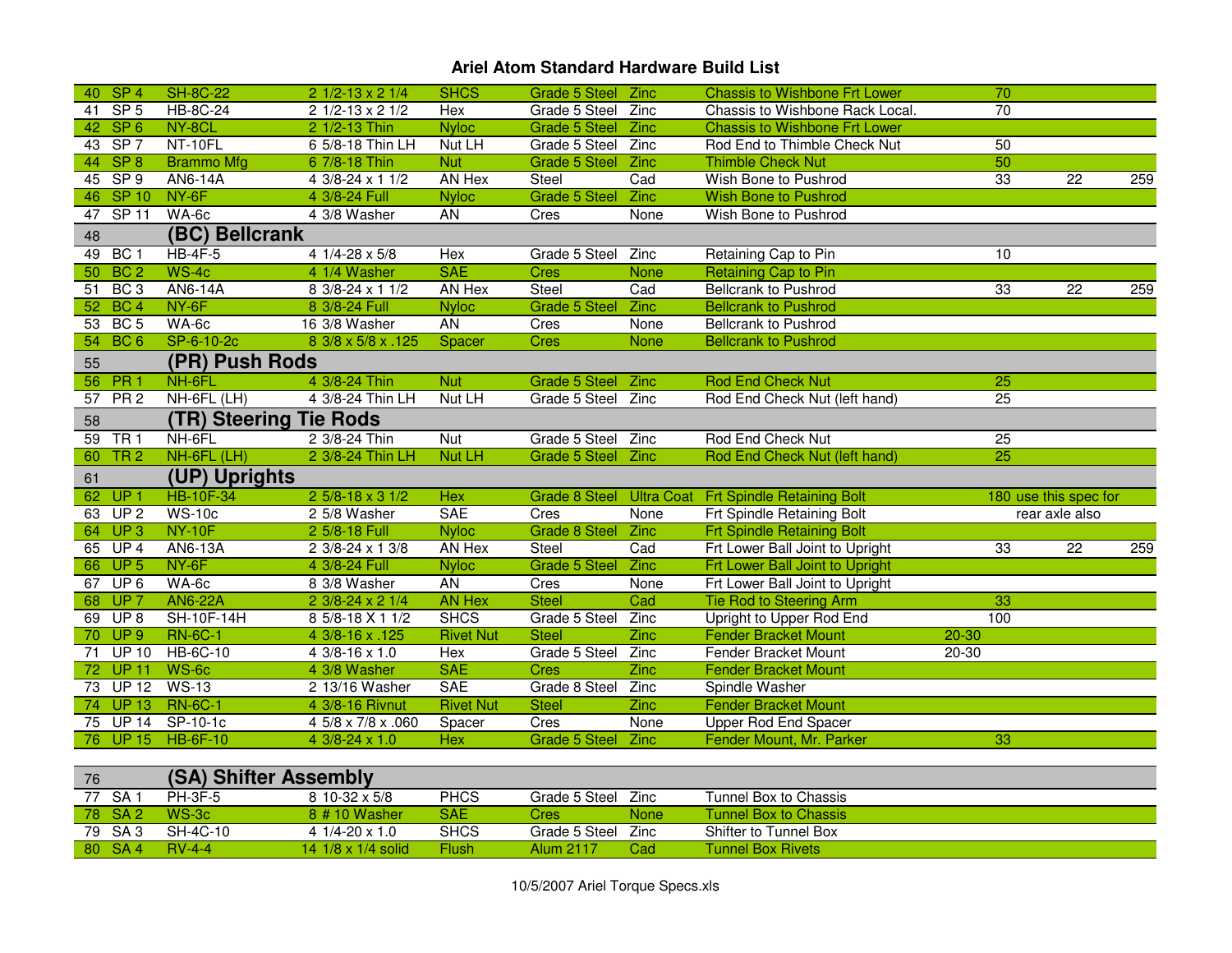| 81 SA 5                            | $NP-4$               | 4 1/4-20 Pem              | Pem Nut             | Steel                            | Zinc        | <b>Tunnel Box Rivets</b>               |                 |                 |     |
|------------------------------------|----------------------|---------------------------|---------------------|----------------------------------|-------------|----------------------------------------|-----------------|-----------------|-----|
| 82                                 | (RP) Rack and Pinion |                           |                     |                                  |             |                                        |                 |                 |     |
| 83 RP 1                            | <b>AN6-16A</b>       | 2 3/8-24 x 1 3/4          | AN Hex              | Steel                            | Cad         | Fork Ends thru Rod End                 | 33              | $\overline{22}$ | 259 |
| RP <sub>2</sub><br>84              | NY-6F                | 2 3/8-24 Full             | <b>Nyloc</b>        | <b>Grade 5 Steel</b>             | <b>Zinc</b> | Fork Ends thru Rod End                 |                 |                 |     |
| 85 RP 3                            | WA-6c                | 2 3/8 Washer              | <b>AN</b>           | Steel                            | Cad         | Fork Ends thru Rod End                 |                 |                 |     |
| RP <sub>4</sub><br>86              | SP-6-10-2c           | 4 3/8 x 5/8 x .125        | Spacer              | <b>Cres</b>                      | <b>None</b> | Fork Ends thru Rod End                 | 33              |                 |     |
| RP <sub>5</sub><br>87              | <b>HB-6C-6</b>       | 4 3/8-16 x 3/4            | Hex                 | Grade 5 Steel                    | Zinc        | Rack Mt Blocks to Chassis              | 33              |                 |     |
| RP <sub>6</sub><br>88              | WA-6c                | 4 3/8 Washer              | <b>AN</b>           | <b>Steel</b>                     | Cad         | <b>Rack Mt Blocks to Chassis</b>       |                 |                 |     |
| 89                                 | (SC) Steering Column |                           |                     |                                  |             |                                        |                 |                 |     |
| 90<br>SC <sub>1</sub>              | $HB-5F-6$            | 4 5/16-24 x 3/4           | <b>Hex</b>          | <b>Grade 5 Steel</b>             | Zinc        | <b>Column Flange</b>                   | 19              | $\overline{12}$ | 142 |
| SC <sub>2</sub><br>91              | NY-5F                | 4 5/16-24 Full            | Nyloc               | Grade 5 Steel                    | Zinc        | Column Flange                          |                 |                 |     |
| 92 SC 3                            | $WS-5c$              | 8 5/16 Washer             | <b>SAE</b>          | <b>Cres</b>                      | <b>Zinc</b> | <b>Column Flange</b>                   |                 |                 |     |
| SC <sub>4</sub><br>$\overline{93}$ | $HB-4F-6$            | 10 1/4-28 x 3/4           | Hex                 | Grade 5 Steel                    | Zinc        | Reservoir to Bracket to Chassis        | 10              | 8               | 94  |
| 94 SC 5                            | $NY-4F$              | 10 1/4-28 Full            | <b>Nyloc</b>        | <b>Grade 5 Steel</b>             | <b>Zinc</b> | Reservoir to Bracket to Chassis        |                 |                 |     |
| 95 SC 6                            | $WS-4c$              | 10 1/4 Washer             | <b>SAE</b>          | Cres                             | None        | Reservoir to Bracket to Chassis        |                 |                 |     |
| SC <sub>7</sub><br>96              | $HB-4F-6$            | 10 1/4-28 x 3/4           | <b>Hex</b>          | <b>Grade 5 Steel</b>             | Zinc        | <b>Reservoir to Bracket to Chassis</b> | 10              | 8               | 94  |
| SC 8<br>97                         | <b>BH-5C-5</b>       | $3\frac{5}{16}$ -18 x 5/8 | <b>BHCS</b>         | Grade 5 Steel                    | Zinc        | <b>Steering Wheel Attach</b>           | 19              | $\overline{11}$ | 132 |
| 98                                 | (PA) Pedal Assembly  |                           |                     |                                  |             |                                        |                 |                 |     |
| 99 PA 1                            | <b>HB-5F-12</b>      | 4 5/16-24 x 1 1/4         | Hex                 | Grade 5 Steel                    | Zinc        | Pedal Assm to Chassis                  | 19              | $\overline{12}$ | 142 |
| 100 PA 2                           | NY-5F                | 4 5/16-24 Full            | <b>Nyloc</b>        | <b>Grade 5 Steel</b>             | Zinc        | <b>Pedal Assm to Chassis</b>           |                 |                 |     |
| 101 PA 3                           | WS-5c                | 4 5/16 Washer             | <b>SAE</b>          | Cres                             | <b>Zinc</b> | Pedal Assm to Chassis                  |                 |                 |     |
| 102 PA 4                           | <b>HB-4F-20</b>      | $31/4-28 \times 2.0$      | <b>Hex</b>          | <b>Grade 5 Steel</b>             | <b>Zinc</b> | <b>ETC to Chassis (throttle)</b>       | 10              | 8               | 94  |
| 103 PA 5                           | $NY-4F$              | 3 1/4-28 Full             | Nyloc               | Grade 5 Steel                    | Zinc        | ETC to Chassis (throttle)              |                 |                 |     |
| 104 PA 6                           | $WS-4c$              | 3 1/4 Washer              | <b>SAE</b>          | <b>Cres</b>                      | <b>None</b> | <b>ETC to Chassis (throttle)</b>       |                 |                 |     |
| 105 PA 7                           | NY-2F                | 1 8-32 Full               | <b>Nyloc</b>        | Grade 5 Steel                    | Zinc        | <b>Clutch Bumper</b>                   |                 |                 |     |
| 106 TK 14                          | <b>FH-M6-10</b>      | 8 M6-1.0 x 10             | <b>FHCS</b>         | <b>Grade 5 Steel</b>             | <b>Zinc</b> | <b>Hat to Spindle Flange</b>           | 8               |                 |     |
| 107                                |                      | (BX) Brake Option (Basic) | PBR Front, PBR Rear |                                  |             |                                        |                 |                 |     |
| 108 BX 1                           | <b>SH-M14-40</b>     | 4 M14-2.0 x 40            | <b>SHCS</b>         | <b>Class 10.9</b>                | Zinc        | <b>PBR Caliper to Front Upright</b>    | 117             |                 |     |
| 109 BX 2                           | WA-M14c              | 4 M14 Washer              | <b>AN</b>           | Cres                             | None        | PBR Caliper to Front Upright           |                 |                 |     |
| 110 BX 3                           | <b>SP-M14</b>        | 10 M14 x .2mm             | Spacer              | <b>Class 10.9</b>                | Zinc        | <b>Brake Shim Spacer</b>               |                 |                 |     |
| 111 BX 4                           | <b>HB-6F-40</b>      | $43/8 - 24 \times 4.0$    | Hex                 | Grade 5 Steel                    | Zinc        | <b>Rear Cross Bolts</b>                | 33              | $\overline{22}$ | 259 |
| 112 BX 5                           | WA-6c                | 4 3/8 Washer              | <b>AN</b>           | <b>Cres</b>                      | <b>None</b> | <b>Rear Cross Bolts</b>                |                 |                 |     |
| 113 BX 6                           | SH-M12-25            | 4 M12-1.75 x 25           | <b>SHCS</b>         | Class 10.9                       | Zinc        | <b>Rear PBR to Bracket</b>             | $\overline{70}$ |                 |     |
| 114 BX7                            | <b>FH-M6-10</b>      | 8 M6-1.0 x 10             | <b>FHCS</b>         | Grade 5 Steel Zinc               |             | <b>Hat to Spindle Flange</b>           | $\overline{8}$  |                 |     |
| 115                                |                      | (SX) Brake Option (Sport) |                     | Wilwood Dynalite Front, PBR Rear |             |                                        |                 |                 |     |
| 116 SX 1                           | <b>SH-M14-40</b>     | 4 M14-2.0 x 40            | <b>SHCS</b>         | <b>Class 10.9</b>                | Zinc        | <b>Bracket to Front Upright</b>        | 117             |                 |     |
| 117 SX 2                           | WA-M14c              | 4 M14 Washer              | <b>AN</b>           | Cres                             | None        | <b>Bracket to Front Upright</b>        |                 |                 |     |
| 118 SX 3                           | <b>SP-M14</b>        | 10 M14 x .2mm             | Spacer              | <b>Class 10.9</b>                | Zinc        | <b>Brake Shim Spacer</b>               |                 |                 |     |
| 119 SX 4                           | SH-M10-50            | 4 M10-1.5 x 50            | <b>SHCS</b>         | Class 10.9                       | Zinc        | Front Wilwood to Bracket               | 45              |                 |     |
| 120 SX 5                           | <b>NY-M10</b>        | 4 M10-1.5 Full            | <b>Nyloc</b>        | <b>Class 10.9</b>                | Zinc        | <b>Front Wilwood to Bracket</b>        |                 |                 |     |
| 121 SX 6                           | WA-M10c              | 4 M10 Washer              | <b>AN</b>           | Cres                             | Zinc        | Front Wilwood to Bracket               |                 |                 |     |
| 122 SX7                            | <b>HB-6F-40</b>      | 4 3/8-24 x 4.0            | Hex                 | <b>Grade 5 Steel</b>             | Zinc        | <b>Rear Cross Bolts</b>                | 33              | $\overline{22}$ | 259 |
| 123 SX 8                           | WA-6c                | 4 3/8 Washer              | <b>AN</b>           | Cres                             | Zinc        | <b>Rear Cross Bolts</b>                |                 |                 |     |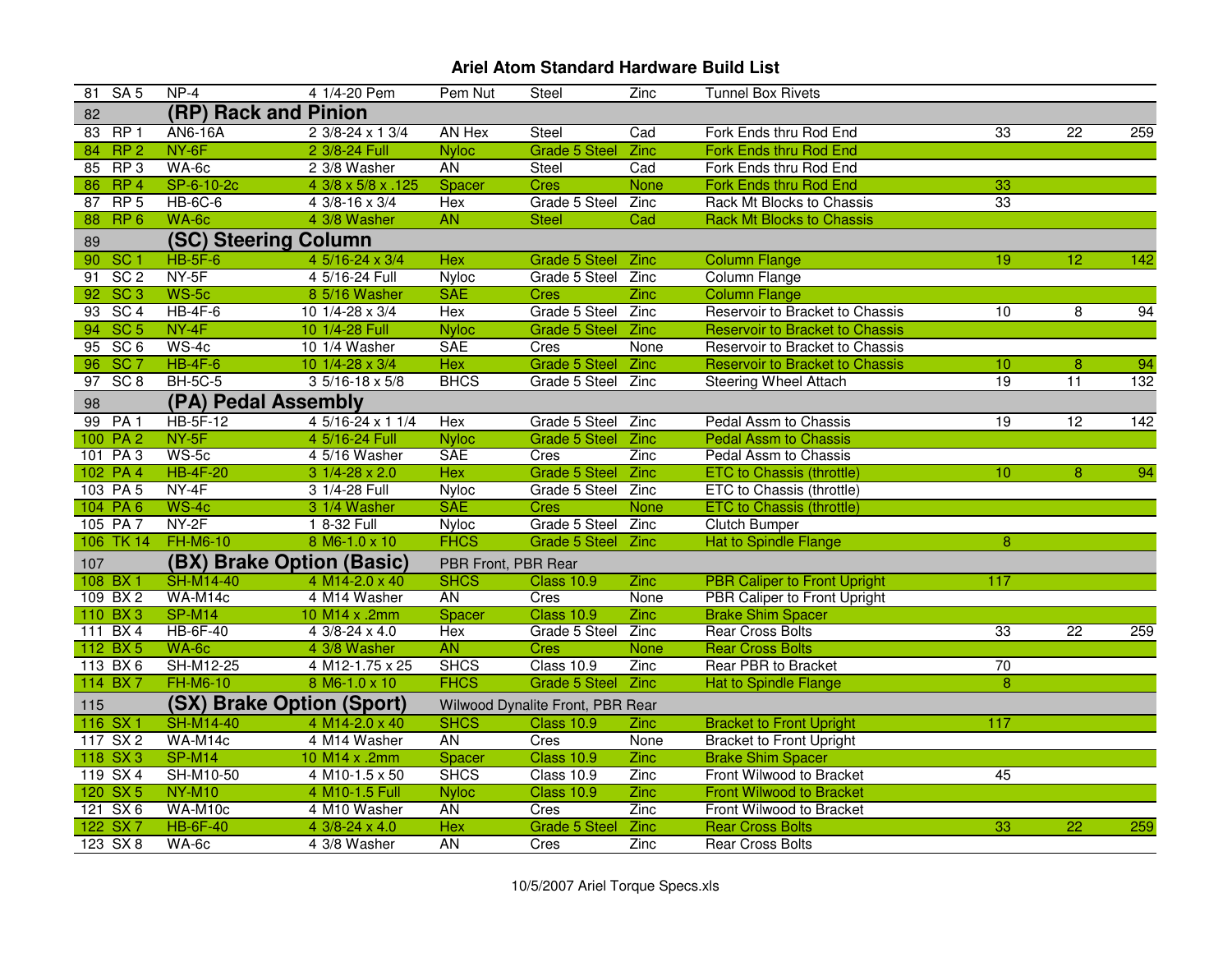| 124 SX 9           | <b>SH-M12-25</b> | 4 M12-1.75 x 25                     | <b>SHCS</b>      | <b>Class 10.9</b>                                | Zinc        | <b>Rear PBR to Bracket</b>                                  | 70              |                 |     |
|--------------------|------------------|-------------------------------------|------------------|--------------------------------------------------|-------------|-------------------------------------------------------------|-----------------|-----------------|-----|
| 125 SX 10          | FH-M6-10         | 8 M6-1.0 x 10                       | <b>FHCS</b>      | Grade 5 Steel Zinc                               |             | Hat to Spindle Flange                                       | 8               |                 |     |
| 126                |                  | (TK) Brake Option (Track)           |                  |                                                  |             | Wilwood Dynalite Front, Wilwood Powerlite Rear w/ Mr Parker |                 |                 |     |
| 127 TK 1           | SH-M14-40        | 4 M14-2.0 x 40                      | <b>SHCS</b>      | Class 10.9                                       | Zinc        | <b>Bracket to Front Upright</b>                             | 117             |                 |     |
| 128 TK 2           | WA-M14c          | 4 M14 Washer                        | <b>AN</b>        | <b>Cres</b>                                      | None        | <b>Bracket to Front Upright</b>                             |                 |                 |     |
| 129 TK 3           | SP-M14           | 10 M14 x .2mm                       | Spacer           | Class 10.9                                       | Zinc        | <b>Brake Shim Spacer</b>                                    |                 |                 |     |
| 130 TK 4           | <b>SH-M10-45</b> | 4 M10-1.50 x 45                     | <b>SHCS</b>      | <b>Class 10.9</b>                                | Zinc        | <b>Front Wilwood to Bracket</b>                             | 45              |                 |     |
| 131 TK 5           | <b>NY-M10</b>    | 4 M10-1.5 Full                      | <b>Nyloc</b>     | Class 10.9                                       | Zinc        | Front Wilwood to Bracket                                    |                 |                 |     |
| 132 TK 6           | WA-M10c          | 4 M10 Washer                        | <b>AN</b>        | <b>Cres</b>                                      | <b>None</b> | <b>Front Wilwood to Bracket</b>                             |                 |                 |     |
| 133 TK 7           | <b>HB-6F-44</b>  | 4 3/8-24 x 4 1/2                    | Hex              | Grade 5 Steel Zinc                               |             | <b>Rear Cross Bolts</b>                                     | 33              | $\overline{22}$ | 259 |
| 134 TK 8           | WA-6c            | 4 3/8 Washer                        | <b>AN</b>        | <b>Cres</b>                                      | None        | <b>Rear Cross Bolts</b>                                     |                 |                 |     |
| 135 TK 9           | SH-M10-55        | 4 M10-1.5 x 55                      | <b>SHCS</b>      | Class 10.9                                       | Zinc        | Rear Wilwood to Bracket                                     | 45              |                 |     |
| 136 TK 10          | WA-M10c          | 4 M10 Washer                        | <b>AN</b>        | Cres                                             | Zinc        | <b>Rear Wilwood to Bracket</b>                              |                 |                 |     |
| 137 TK 11          | NY-6F            | 4 3/8-24 Full                       | <b>Nyloc</b>     | Grade 5 Steel Zinc                               |             | <b>Rear Cross Bolts</b>                                     | 33              |                 |     |
| 138 TK 12          | $NL-5F$          | 24 5/16-24 Lock                     | <b>Lock Nut</b>  | Grade 5 Steel Zinc                               |             | Rotor to Hat                                                |                 |                 |     |
| 139 TK 13          | <b>SH-5F-7</b>   | 24 5/16-24 x 7/8                    | <b>SHCS</b>      | Grade 5 Steel Zinc                               |             | Rotor to Hat                                                | 19              |                 |     |
| 140 TK 14          | <b>FH-M6-10</b>  | 8 M6-1.0 x 10                       | <b>FHCS</b>      | Grade 5 Steel Zinc                               |             | <b>Hat to Spindle Flange</b>                                | 8               |                 |     |
| 141                |                  | (RX) Brake Option (Race)            |                  | Alcon 4 pot Front, Alcon 2 pot Rear w/ Mr Parker |             |                                                             |                 |                 |     |
| 142 RX1            | <b>SH-M14-40</b> | 4 M14-2.0 x 40                      | <b>SHCS</b>      | <b>Class 10.9</b>                                | Zinc        | <b>Bracket to Front Upright</b>                             | 117             |                 |     |
| 143 RX 2           | WA-M14c          | 4 M14 Washer                        | <b>AN</b>        | Cres                                             | None        | <b>Bracket to Front Upright</b>                             |                 |                 |     |
| 144 RX 3           | <b>SP-M14</b>    | 10 M14 x .2mm                       | Spacer           | <b>Class 10.9</b>                                | Zinc        | <b>Brake Shim Spacer</b>                                    |                 |                 |     |
| 145 RX 4           | SH-M10-55        | 4 M10-1.5 x 55                      | <b>SHCS</b>      | Class 10.9                                       | Zinc        | Front Alcon to Bracket                                      | 45              |                 |     |
| 146 RX 5           | WA-M10c          | 4 M10 Washer                        | <b>AN</b>        | <b>Cres</b>                                      | <b>None</b> | <b>Front Alcon to Bracket</b>                               |                 |                 |     |
| 147 RX 6           | <b>HB-6F-44</b>  | 4 3/8-24 x 4 1/2                    | Hex              | Grade 5 Steel Zinc                               |             | <b>Rear Cross Bolts</b>                                     | 33              |                 |     |
| 148 RX 7           | WA-6c            | 4 3/8 Washer                        | <b>AN</b>        | <b>Cres</b>                                      | None        | <b>Rear Cross Bolts</b>                                     |                 |                 |     |
| 149 RX 8           | SH-M10-55        | 4 M10-1.5 x 55                      | <b>SHCS</b>      | <b>Class 10.9</b>                                | Zinc        | Rear Alcon to Bracket                                       | 45              |                 |     |
| 150 RX9            | WA-M10c          | 4 M10 Washer                        | <b>AN</b>        | <b>Cres</b>                                      | <b>None</b> | <b>Rear Alcon to Bracket</b>                                |                 |                 |     |
| 151 RX 10          | $NY-6F$          | 4 3/8-24 Full                       | <b>Nyloc</b>     | Grade 5 Steel Zinc                               |             | <b>Rear Cross Bolts</b>                                     | 33              |                 |     |
| 152 RX 11 NL-5F    |                  | 24 5/16-24 Lock                     | <b>Lock Nut</b>  | Grade 5 Steel Zinc                               |             | <b>Rotor to Hat</b>                                         |                 |                 |     |
| 153 RX 12          | <b>SH-5F-7</b>   | 24 5/16-24 x 7/8                    | <b>SHCS</b>      | Grade 5 Steel Zinc                               |             | Rotor to Hat                                                | 19              |                 |     |
| 154 RX 13 FH-M6-10 |                  | 8 M6-1.0 x 10                       | <b>FHCS</b>      | Grade 5 Steel Zinc                               |             | <b>Hat to Spindle Flange</b>                                | $\overline{8}$  |                 |     |
| 155                |                  | (SA) Recaro Seat Assembly and Belts |                  |                                                  |             |                                                             |                 |                 |     |
| 156 SA 1           | <b>HF-M8-20</b>  | 8 M8-1.25 x 20                      | Hex Flange       | <b>Class 10.10</b>                               | Zinc        | <b>Recaro Seat to Adapter Bracket</b>                       | $\overline{22}$ |                 |     |
| 157 SA 2           | $FH-4F-3$        | $41/4-28 \times 1/2$                | <b>FHCS</b>      | Grade 5 Steel Zinc                               |             | Rail to Seat Bracket (rear)                                 | 10              |                 |     |
| 158 SA 3           | NY-4FT           | 34 1/4-28 Half                      | <b>Nyloc</b>     | Grade 5 Steel Zinc                               |             | <b>All Over</b>                                             | 10              |                 |     |
| 159 SA 4           | $HB-4F-4$        | 28 1/4-28 x 1/2                     | Hex              | Grade 5 Steel Zinc                               |             | Rail to Seat Bracket                                        | 10              |                 |     |
| 160 SA 5           | NY-7F            | 2 7/16-20 Full                      | <b>Nyloc</b>     | Grade 5 Steel Zinc                               |             | <b>Harness Nuts</b>                                         | 54              |                 |     |
| 161 SA 7           | <b>RN-4C-1</b>   | 10 1/4-20 x .150                    | <b>Rivet Nut</b> | Steel                                            | Gold Zinc   | 1/4-20 Knurled Rivnut .150 Grip Steel                       |                 |                 |     |
| 162 SA 8           | <b>SH-4C-6</b>   | 12 1/4-20 x 3/4                     | <b>SHCS</b>      | Grade 5 Steel Zinc                               |             | <b>Seat Rail Assm to Chassis</b>                            | 10              |                 |     |
| 163 SA 9           | $WS-4c$          | 8 1/4 Washer                        | <b>SAE</b>       | Cres                                             | None        | All Over                                                    |                 |                 |     |
| 164 SA 10          | $WA-4c$          | 4 1/4 Washer                        | <b>AN</b>        | <b>Cres</b>                                      | None        | <b>All Over</b>                                             |                 |                 |     |
| 165 SA 12          | $HB-4F-5$        | $21/4 - 28 \times 5/8$              | Hex              | Grade 5 Steel                                    | Zinc        | Recaro Seat Adapter to Rail                                 | 10              |                 |     |
| 166                |                  | (BA) Bench Seat Assembly            |                  |                                                  |             |                                                             |                 |                 |     |